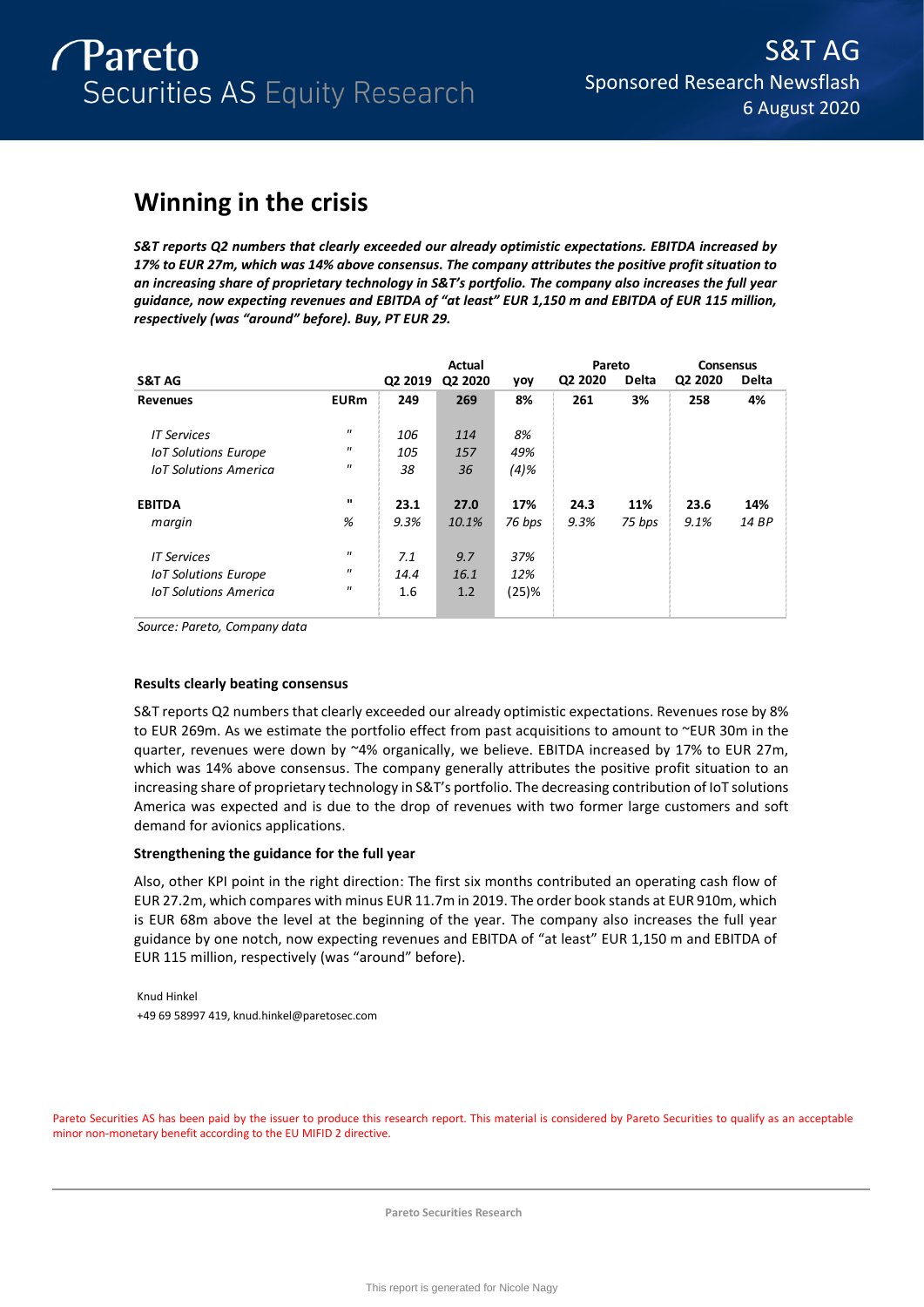### **Disclaimer and legal disclosures**

#### **Origin of the publication or report**

This publication or report originates from Pareto Securities AS ("Pareto Securities"), reg. no. 956 632 374 (Norway), Pareto Securities AB, reg. no. 556206-8956 (Sweden) or Pareto Securities Limited, reg. no. 3994976, (United Kingdom) (together the Group Companies or the "Pareto Securities Group") acting through their common un it Pareto Securities Research. The Group Companies are supervised by<br>the Financial Supervisory Au

## **Content of the publication or report**

This publication or report has been prepared solely by Pareto Securities Research.

Opinions or suggestions from Pareto Securities Research may deviate from recommendations or opinions presented by other departments or companies in the Pareto Securities Group. The reason may typically be the result of differing time horizons, methodologies, contexts or other factors.

#### **Sponsored research**

Please note that if this report is labelled as "sponsored research" on the front page, Pareto Securities has entered into an agreement with the company about the preparation of research reports and<br>receives compensation fr research is however commissioned for and paid by the company and such material is considered by Pareto Securities to qualify as an acceptable minor non-monetary benefit according to the EU MiFID II Directive.

#### **Basis and methods for assessment**

Opinions and price targets are based on one or more methods of valuation, for instance cash flow analysis, use of multiples, behavioral technical analyses of underlying market movements in combination with considerations of the market situation and the time horizon. Key assumptions of forecasts, price targets and projections in research cited or reproduced appear in the research material from the named sources. The date of publication appears from the research material cited or reproduced. Opinions and estimates may be updated in subsequent versions of the publication or report, provided that the relevant company/issuer is treated anew in such later versions of the publication or report.

Pareto Securities Research may provide credit research with more specific price targets based on different valuation methods, including the analysis of key credit ratios and other factors describing the securities creditworthiness, peer group analysis of securities with similar creditworthiness and different DCF-valuations. All descriptions of loan agreement structures and loan agreement features are obtained from sources which Pareto Securities Research believes to be reliable, but Pareto Securities Research does not represent or warrant their accuracy. Be aware that investors should go through the specific complete loan agreement before investing in any bonds and not base an investment decision based solely on information contained in this publication or report.

Pareto Securities Research has no fixed schedule for updating publications or reports.

Unless otherwise stated on the first page, the publication or report has not been reviewed by the issuer before dissemination. In instances where all or part of a report is presented to the issuer prior to publication, the purpose is to ensure that facts are correct.

#### **Validity of the publication or report**

All opinions and estimates in this publication or report are, regardless of source, given in good faith and may only be valid as of the stated date of this publication or report and are subject to change without notice.

#### **No individual investment or tax advice**

The publication or report is intended only to provide general and preliminary information to investors and shall not be construed as the basis for any investment decision. This publication or report has<br>been prepared by Pa recommendation of particular financial instruments or strategies and thus it does not provide individually tailored investmen t advice, and does not take into account the individual investor's particular financial situation, existing holdings or liabilities, investment knowledge and experience, investment objective and horizon or risk profile and preferences. The investor must particularly ensure the suitability of an investment as regards his/her financial and fiscal situation and investment objectives. The investor bears the risk of losses in connection with an investment.

Before acting on any information in this publication or report, we recommend consulting your financial advisor.

The information contained in this publication or report does not constitute advice on the tax consequences of making any particular investment decision. Each investor shall make his/her own appraisal of the tax and other financial merits of his/her investment.

#### **Sources**

This publication or report may be based on or contain information, such as opinions, recommendations, estimates, price targets and valuations which emanate from Pareto Securities Research' analysts or representatives, publicly available information, information from other units or companies in the Group Companies, or other named sources.

To the extent this publication or report is based on or contains information emanating from other sources ("Other Sources") than Pareto Securities Research ("External Information"), Pareto Securities Research has deemed the Other Sources to be reliable but neither the companies in the Pareto Securities Group, others associated or affiliated with said companies nor any other person, guarantee the accuracy, adequacy or completeness of the External Information.

#### **Ratings**

| Equity ratings: | "Buy"  | Pareto Securities Research expects this financial instrument's total return to exceed 10% over the next 12 months                   |
|-----------------|--------|-------------------------------------------------------------------------------------------------------------------------------------|
|                 | "Hold" | Pareto Securities Research expects this financial instrument's total return to be between -10% and 10% over the next 12 months      |
|                 | "Sell" | Pareto Securities Research expects this financial instrument's total return to be negative by more than 10% over the next 12 months |

**Analysts Certification**<br>The research analystis) whose name(s) appear on research reports prepared by Pareto Securities Research certify that: (i) all of the views expressed in the research report accurately reflect their "Hold"<br>"Sell" Pareto Securities Research expects this financial instrument's total return to be between -10% and 10% over the next 12 months<br>"Sell" Pareto Securities Research expects this financial instrument's total retur research analysts in research reports that are prepared by Pareto Securities Research.

The research analysts whose names appears on research reports prepared by Pareto Securities Research received compensation that is based upon various factors including Pareto Securities' total revenues, a portion of which are generated by Pareto Securities' investment banking activities.

#### **Limitation of liability**

Pareto Securities Group or other associated and affiliated companies assume no liability as regards to any investment, divestment or retention decision taken by the investor on the basis of this publication or report. In no event will entities of the Pareto Securities Group or other associated and affiliated companies be liable for direct, indirect or incidental, special or consequential damages resulting from the information in this publication or report.

Neither the information nor any opinion which may be expressed herein constitutes a solicitation by Pareto Securities Research of purchase or sale of any securities nor does it constitute a solicitation to any person in any jurisdiction where solicitation would be unlawful. All information contained in this research report has been compiled from sources believed to be reliable. However, no representation or warranty, express or implied, is made with respect to the completeness or accuracy of its contents, and it is not to be relied upon as authoritative.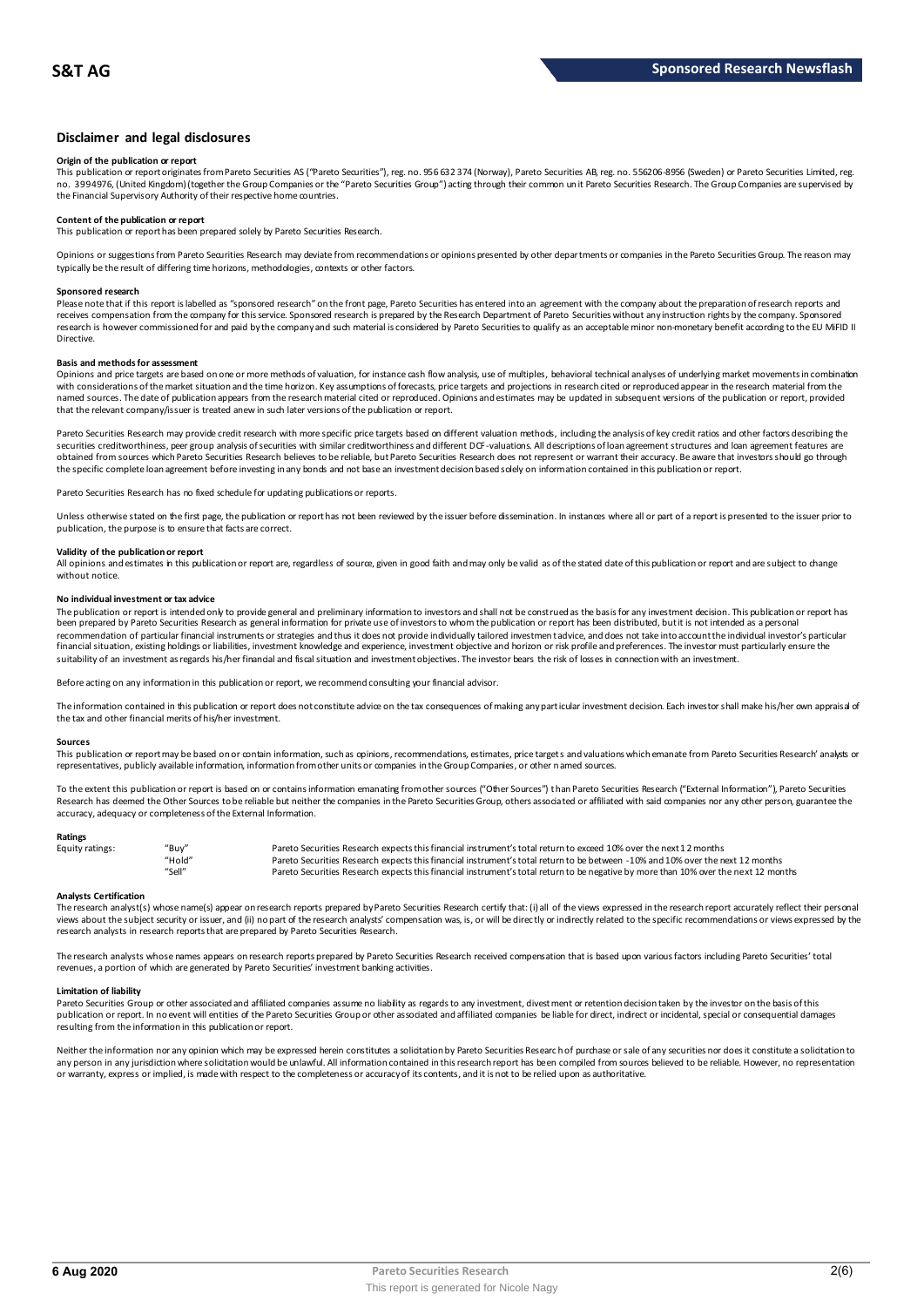#### **Risk information**

The risk of investing in certain financial instruments, including those mentioned in this document, is generally high, as their market value is exposed to a lot of different factors such as the operational and financial conditions of the relevant company, growth prospects, change in interest rates, the economic and political environment, foreign exchange rates, shifts in market sentiments etc. Where an investment or security is denominated in a different currency to the investor's currency of reference, changes in rates of exchange may have an adverse effect on the value, price or income of or from that investment to the investor. Past performance is not a guide to future performance. Estimates of future performance are based on assumptions that may not be realized. When investing in individual shares, the investor may lose all or part of the investments.

#### **Conflicts of interest**

Companies in the Pareto Securities Group, affiliates or staff of companies in the Pareto Securities Group, may perform services for, solicit business from, make a market in, hold long or short positions in, or otherwise be interested in the investments (including derivatives) of any company mentioned in the publication or report.<br>In addition Pareto Securities Group, or affiliates, may from time to time have a broking, advisory o

acting as that company's official or sponsoring broker and providing investment banking or other financial services. It is the policy of Pareto to seek to act as corporate adviser or broker to some of the companies which are covered by Pareto Securities Research. Accordingly companies covered in any Research may be the subject o f marketing initiatives by the Investment Banking Department.

To limit possible conflicts of interest and counter the abuse of inside knowledge, the analysts of Pareto Securities Research are subject to internal rules on sound ethical conduct, the management of inside information, handling of unpublished research material, contact with other units of the Group Companies and personal account dealing. The internal rules have been prepared in accordance with applicable legislation and relevant industry standards. The object of the internal rules is for example to ensure that no analyst will abuse or cause others to abuse confidential information. It is the policy of Pareto Securities Research that no link exists between revenues from capital markets activities and individual analyst remuneration. The Group Companies are members of national stockbrokers' associations in each of the countries in which the Group Companies have their head offices. Internal rules have been developed in accordance with recommendations issued by the stockbrokers associations. This material has been prepared following the Pareto Securities Conflict of Interest Policy.

The guidelines in the policy indude rules and measures aimed at achieving a sufficient degree of independence between various departments, business areas and sub-business areas within the Pareto Securities Group in order to, as far as possible, avoid conflicts of interest from arising between such departments, business areas and sub-business areas as well as their customers. One purpose of such measures is to restrict the flow of information between certain business areas and sub-business areas within the Pareto Securities Group, where conflicts of interest may arise and to safeguard the inpartialness of the empl The guidelines in the policy indude rules and measures aimed at achieving a sufficient degree of independence between various departments, business areas and sub-business areas within the Pareto<br>Securities Group in order t Pareto Securities Group rules concerning contacts with covered companies and rules concerning personal account trading carried out by analysts.

#### **Distribution restriction**

The securities referred to in this publication or report may not be eligible for sale in some jurisdictions and persons into whose possession this document comes should inform themselves about and observe Pareto Securities Group rules concerning contacts with covered companies and rules concerning personal account trading carried out by analysts.<br>Distribution restriction<br>The securities referred to in this publication or rep Authority (FCA).

This research is only intended for and may only be distributed to institutional investors in the United States and U.S entities seeking more information about any of the issuers or securities discussed in this report should contact Pareto Securities Inc. at 150 East 52nd Street, New York, NY 10022, Tel. 212 829 4200.

Pareto Securities Inc. is a broker-dealer registered with the U.S. Securities and Exchange Commission and is a member of FINRA & SPC. U.S. To the extent required by applicable U.S. laws and regulations, Pareto Securities Inc. accepts responsibility for the contents of this publication. Investment products provided by or through Pareto Securities Inc. or Pareto Securities Research are not FDIC insured, may lose<br>value and a sale or subscription, nor shall it or any part of it form the basis of or be relied on in connection with any contract or commitment whatsoever. The securities of non-U.S. issuers may not be registered with or subject to SEC reporting and other requirements. The information available about non-U.S. companies may be limited, and non-U.S. companies are generally not subject to the same unifom auditing and<br>reporting standards as U some non-U.S. companies may not be as liquid as securities of comparable U.S. companies. Fluctuations in the values of national currencies, as well as the potential for governmental restrictions on currency movements, can significantly erode principal and investment returns.

Pareto Securities Research may have material conflicts of interest related to the production or distribution of this research report which, with regard to Pareto Securities Research, are disclosed herein.

#### **Distribution in Singapore**

Pareto Securities Pte Ltd holds a Capital Markets Services License is an exempt financial advisor under Financial Advisers Ac t, Chapter 110 ("FAA") of Singapore and a subsidiary of Pareto Securities AS.

This report is directed solely to persons who qualify as "accredited investors", "expert investors" and "institutional investors" as defined in section 4A(1) Securities and Futures Act, Chapter 289 ("SFA") **Distribution in Singapore**<br>Pareto Securities Pte Ltd holds a Capital Markets Services License is an exempt financial advisor under Financial Advisers Act, Chapter 110 ("FAA") of Singapore and a subsidiary of Pareto Securi person. You should seek advice from a financial adviser regarding the suitability of any product referred to in this report, taking into account your specific financial objectives, financial situation or particular needs before making a commitment to purchase any such product. Please contact Pareto Securities Pte Ltd, 16 Collyer Quay, # 2 7-02 Income at Raffles, Singapore 049318, at +65 6408 9800 in matters arising<br>from, or in connec needs before making a commitment to purchase any such product. Please contact Pareto Securities Pte Ltd, 16 Collyer Quay, #2 7-02 Income at Raffles, Singapore 049318, at +65 6408 9800 in matters arisin<br>from, or in connecti

#### **Additional provisions on Recommendations distributed in the Canada**

That may be described herein. This research report are advised that this research report is not, and under no circumstances is it to be construed as an offer to sell or a solicitation of or an offer to buy any securities<br>t securities. No securities commission or similar regulatory authority in Canada has reviewed or in any way passed upon this research report or the merits of any securities described or discussed herein and any representation to the contrary is an offence. Any securities described or discussed within this research report may only be distributed in Canada in accordance with applicable provincial and territorial securities laws. Any offer or sale in Canada of the securities described or discussed herein will be made only under an exemption from the requirements to file a prospectus with the relevant Canadian securities regulators and only bya dealer properly registered under applicable securities laws or, alternatively, pursuant to an exemption from the dealer registration requirement in the relevant province or<br>territory of C construed as being tailored to the needs of the recipient. Canadian recipients are advised that Pareto Securities AS, its affiliates and its authorized agents are not responsible for, nor do they accept, any liability whatsoever for any direct or consequential loss arising from any use of this research report or the information contained herein.

#### **Distribution in United Kingdom**

This publication is issued for the benefit of persons who qualify as eligible counterparties or professional dients and should be made available only to such persons and is exempt from the restriction on financial promotion in s21 of the Financial Services and Markets Act 2000 in reliance on provision in the FPO.

#### **Copyright**

This publication or report may not be mechanically duplicated, photocopied or otherwise reproduced, in full or in part, under applicable copyright laws. Any infringement of Pareto Securities Research´s copyright can be pursued legally whereby the infringer will be held liable for any and all losses and expenses incurred by the infringement.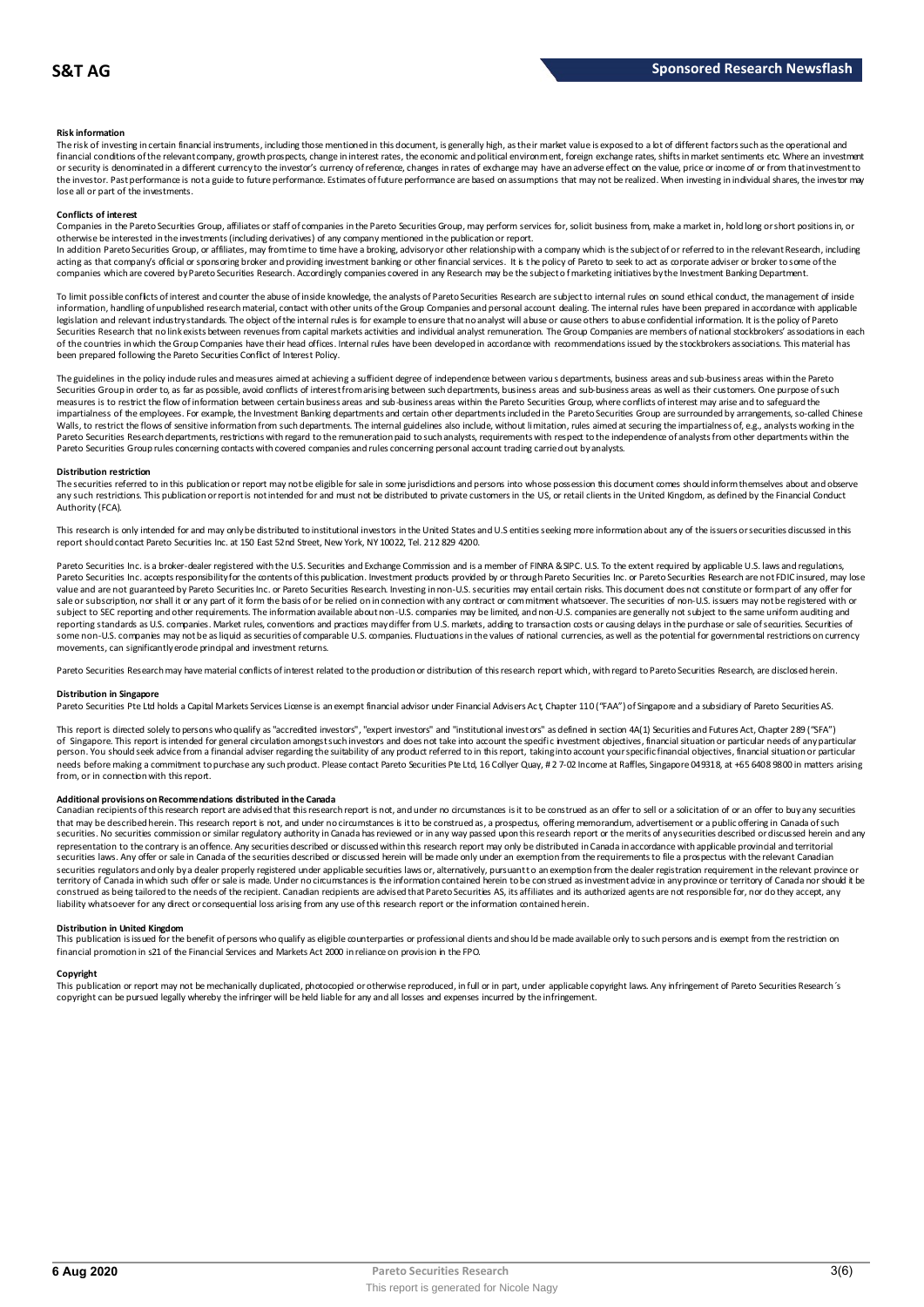### **Appendix A**

Disclosure requirements pursuant to the Norwegian Securities Trading Regulations section 3-10 (2) and section 3-11 (1), letters a-b

The below list shows companies where Pareto Securities AS - together with affiliated companies and/or persons – own a portion of the shares exceeding 5 % of the total share capital in any company<br>where a recommendation has

|                                                                                                                                                                                                                                           |                             |       | Disclosure requirements pursuant to the Norwegian Securities Trading Regulations section 3-10(2) and section 3-11(1), letters a-b |                             |       |  |  |
|-------------------------------------------------------------------------------------------------------------------------------------------------------------------------------------------------------------------------------------------|-----------------------------|-------|-----------------------------------------------------------------------------------------------------------------------------------|-----------------------------|-------|--|--|
| The below list shows companies where Pareto Securities AS - together with affiliated companies and/or persons - own a portion of the shares exceeding<br>where a recommendation has been produced or distributed by Pareto Securities AS. |                             |       |                                                                                                                                   |                             |       |  |  |
| Companies                                                                                                                                                                                                                                 | No. of shares Holdings in % |       | Companies                                                                                                                         | No. of shares Holdings in % |       |  |  |
| <b>Helgeland Sparebank</b>                                                                                                                                                                                                                | 2.009.280                   | 9.63% | SpareBank 1Østfold Akersl                                                                                                         | 1.139.560                   | 9.20% |  |  |
|                                                                                                                                                                                                                                           |                             |       |                                                                                                                                   |                             |       |  |  |

| <b>I GIULU DAIIN AUA</b>                | 17.00 I.000                              |       | <u>2</u> IVV V UDRIGDATING I V GOL                                                                                                    | <b>U.U.U.U.</b> U | $3.5 + 70$                           |
|-----------------------------------------|------------------------------------------|-------|---------------------------------------------------------------------------------------------------------------------------------------|-------------------|--------------------------------------|
|                                         |                                          |       | Pareto Securities AS or its affiliates own as determined in accordance with FINRA Rule 2241, 1 % or more of the equity securijes of : |                   |                                      |
| Companies<br><b>Helgeland Sparebank</b> | No. of shares Holdings in %<br>2.009.280 | 9.63% | Companies<br>SpareBank 1SMN                                                                                                           | 1881442           | No. of shares Holdings in %<br>1.45% |
| NHST Media Group AS                     | 17.900                                   | 139%  | SpareBank 1Østfold Akersl                                                                                                             | 1.139.560         | 9.20%                                |
| Pareto Bank ASA                         | 14.901.908                               | 2133% | Sparebanken Møre                                                                                                                      | 305.239           | 3.09%                                |
| Selvaag Bolig ASA                       | 2.177.497                                | 2.32% | Sparebanken Sør                                                                                                                       | 433,444           | 2.77%                                |
| SpareBank 1BV                           | 1655.220                                 | 2.62% | Sparebanken Vest                                                                                                                      | 6.370.851         | 5.94%                                |
| SpareBank 1Nord-Norge                   | 3.245.605                                | 3.23% | <b>Totens Sparebank</b>                                                                                                               | 78.246            | 128%                                 |
|                                         |                                          |       |                                                                                                                                       |                   |                                      |

Pareto Securities AS may hold financial instruments in companies where a recommendation has been produced or distributed by Pareto Securities AS in connection with rendering investment services,<br>including Market Making.

| Company                  | Analyst<br>holdings* | Total<br>holdings | Company                     | Analyst<br>holdings* | Total<br>holdings | Company                | Analyst<br>holdings* | Total<br>holdings |
|--------------------------|----------------------|-------------------|-----------------------------|----------------------|-------------------|------------------------|----------------------|-------------------|
| Adevinta                 | 0                    | 574               | Golden Ocean Group          | 0                    | 1.744             | Quantafuel             | 0                    | 2,540             |
| AF Gruppen               | 0                    | 19,185            | Grieg Seafood               | $\Omega$             | 6,258             | <b>REC Silicon</b>     | 0                    | 32,708            |
| Aker                     | 0                    | 791               | Hafnia Limited              | $\Omega$             | 30,000            | SalM ar                | 0                    | 385               |
| Aker BP                  | 0                    | 23,126            | <b>Helgeland Sparebank</b>  | 0                    | 2,777             | Sandnes Sparebank      | 0                    | 25,782            |
| American Shipping Compar | 0                    | 3,500             | Ice Group                   | $\Omega$             | 104,391           | Sbanken                | 0                    | 4,520             |
| <b>Atlantic Sapphire</b> | $\Omega$             | 1,105             | Jæren Sparebank             | $\Omega$             | 500               | Scatec Solar           | 0                    | 35,000            |
| Austevoll Seafood        | 0                    | 635               | Komplett Bank               | 0                    | 94,300            | Schibsted ASA A Aksjer | 0                    | 232               |
| Avance Gas               | 0                    | 4,456             | Kongsberg Gruppen           | 0                    | 34,274            | Schibsted ASA B Aksjer | 0                    | 607               |
| Axactor                  | 0                    | 11,376            | <b>KWS</b>                  | 75                   | 75                | Selvaag Bolig          | 0                    | 2,350             |
| Bakkafrost               | 0                    | 204               | Lerøy Seafood               | 0                    | 3.814             | SpareBank 1BV          | 0                    | 22,000            |
| <b>BASF</b>              | 270                  | 270               | Mowi                        | $\Omega$             | 3,779             | SpareBank 1Nord-Norge  | 0                    | 26,050            |
| <b>Bonheur</b>           | 0                    | 37,076            | <b>NORBIT</b>               | $\Omega$             | 8,155             | SpareBank 1SMN         | 0                    | 18,740            |
| <b>BRABank</b>           | 0                    | 1,371,000         | Nordic Semiconductor        | $\Omega$             | 6,765             | SpareBank 1SR-Bank     | 0                    | 42,601            |
| <b>BW Energy Limited</b> | 0                    | 43,075            | Norsk Hydro                 | 0                    | 102,321           | SpareBank 1Østlandet   | 0                    | 7,921             |
| <b>BW</b> Offshore       | $\Omega$             | 8,326             | Norske Skog                 | $\Omega$             | 3,550             | Sparebanken Sør        | 0                    | 16,135            |
| <b>DNB</b>               | 0                    | 31.464            | Norwegian Air Shuttle       | 0                    | 40,028            | Sparebanken Vest       | 0                    | 14,924            |
| <b>DNO</b>               | 0                    | 499,263           | Norwegian Finans Holding    | 0                    | 3,310             | Sparebanken Øst        | 0                    | 1.500             |
| Elkem                    | 0                    | 5,218             | <b>NTS</b>                  | 0                    | 2,172             | Stolt-Nielsen          | 0                    | 41,317            |
| Entra                    | 0                    | 10.537            | Ocean Yield                 | 0                    | 46.005            | Storebrand             | 0                    | 7,552             |
| Equinor                  | 0                    | 5,002             | Okeanis Eco Tankers         | $\Omega$             | 2,000             | Subsea 7               | 0                    | 3,198             |
| <b>Europris</b>          | 0                    | 13,469            | Orkla                       | $\Omega$             | 18,699            | Telenor                | 0                    | 2,076             |
| Fjord1                   | 0                    | 50,000            | Panoro Energy               | 0                    | 9.285             | <b>TGS-NOPEC</b>       | 0                    | 2,000             |
| Fjordkraft Holding       | 0                    | 12,000            | Pareto Bank                 | $\Omega$             | 1278,298          | <b>VOW ASA</b>         | 0                    | 6,281             |
| Frontline                | 0                    | 28,710            | Pexip Holding               | $\Omega$             | 7,000             | <b>XXL</b>             | 0                    | 12,573            |
| Gjensidige Forsikring    | 0                    | 7.280             | <b>Protector Forsikring</b> | 0                    | 14.000            | Yara International     | 0                    | 14,175            |

This overview is updated monthly (last updated 10.07.2020).

\*Analyst holdings ref ers t o posit ions held by t he Paret o Securit ies AS analyst covering t he company.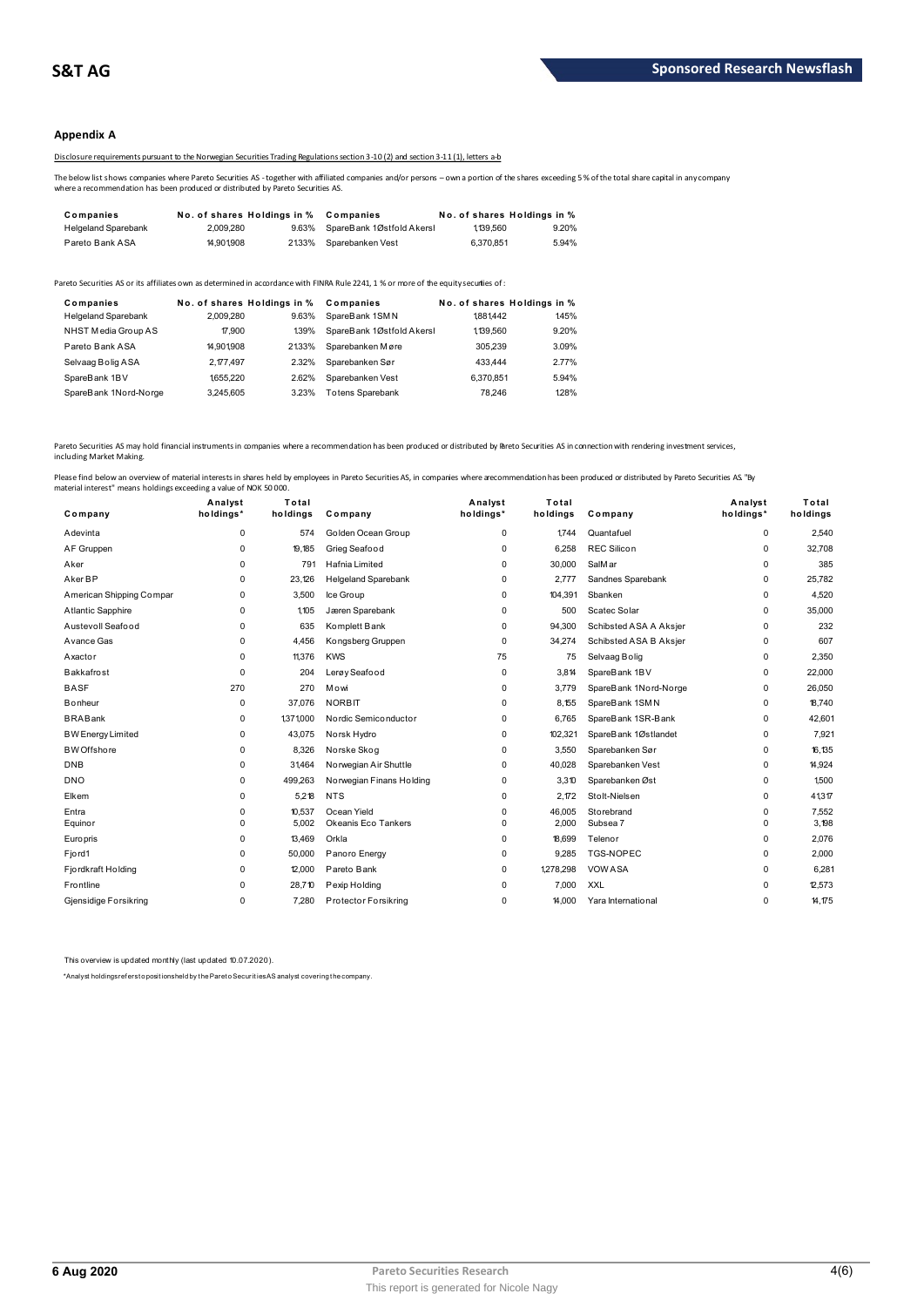### **Appendix B**

Disclosure requirements pursuant to the Norwegian Securities Trading Regulation § 3-11, letters e-f, ref the Securities Trading Act Section 3-10

Overview over issuers of financial instruments where Pareto Securities AS have prepared or distributed investment recommendation, where Pareto Securities AS have been lead manager/co-lead manager or have rendered publicly known not immaterial investment banking services over the previous 12 months:

| 24SevenOffice Scandinavia AB  | <b>Hafnia</b> Limited              | Pexip Holding ASA                 |
|-------------------------------|------------------------------------|-----------------------------------|
| Acconer AB                    | Helgeland Sparebank                | Pinewood Laborat ories            |
| Advanzia Bank                 | HKN Energy Ltd                     | Pioneer Property Group            |
| Africa Energy                 | Ice Group                          | Pioneer Property Group ASA        |
| African Petroleum Corporation | <b>ICWHolding</b>                  | ProvidencesInv. Mngmt Pty         |
| Aker ASA                      | Kingfish Zeeland                   | Salmon Evolution AS               |
| American Tanker, Inc.         | Klaveness Combination Carriers ASA | SandnesSparebank                  |
| Aprila Bank ASA               | Komplett Bank ASA                  | Scorpio BulkersInc.               |
| <b>Belships</b>               | Kongsberg Automotive               | Seadrill                          |
| Boreal Holding AS             | LifeFit                            | Sparebanken Vest                  |
| Borr Drilling Ltd.            | <b>Luxaviation Holding</b>         | Stolt Nilsen                      |
| <b>BRAbank</b>                | Mercell Holding AS                 | <b>TEMPTON Dienst leist ungen</b> |
| <b>BRABank ASA</b>            | Monobank ASA                       | United Camping AB                 |
| <b>BWEnergy</b>               | MutaresSE& Co. KGaA                | $\overline{\phantom{a}}$          |
| Cabonline Group Holding AB    | Navigator Holdings                 |                                   |
| Cibus Nordic Real Estate AB   | Next BiometricsGroup ASA ("NEXT")  | $\overline{\phantom{a}}$          |
| Digiplex                      | Northern Ocean                     | $\overline{\phantom{a}}$          |
| <b>DOFASA</b>                 | Norwegian Air Shuttle              | $\overline{\phantom{a}}$          |
| DOF Subsea AS                 | Nouveau Monde Graphite             | $\overline{\phantom{a}}$          |
| Erwe Immobilien               | Ocean Yield                        |                                   |
| Euromicron AG                 | Odfjell SE                         | $\overline{\phantom{a}}$          |
| Filo Mining Corp              | Pareto Bank                        |                                   |
| Floatel                       | Petroleum Geo-Services             | $\overline{\phantom{a}}$          |
|                               |                                    |                                   |

This overview is updated monthly (this overview is for the period 30.06.2019 - 30.06.2020).

### **Appendix C**

Disclosure requirements pursuant to the Norwegian Securities Trading Regulation § 3-11(4)

| Distribution of recommendations |                |  |  |  |
|---------------------------------|----------------|--|--|--|
| Recommendation                  | % distribution |  |  |  |
| Buy                             | 64%            |  |  |  |
| Hold                            | 31%            |  |  |  |
| Sell                            | 4%             |  |  |  |

| Distribution of recommendations (transactions*) |                |  |  |  |
|-------------------------------------------------|----------------|--|--|--|
| Recommendation                                  | % distribution |  |  |  |
| Buy                                             | 75%            |  |  |  |
| Hold                                            | 25%            |  |  |  |
| Sell                                            | 0%             |  |  |  |

\* Companies under coverage with which Pareto Securities Group has on-going or completed public investment banking services in the previous 12 months This overview is updated monthly (last updated 10.07.2020).